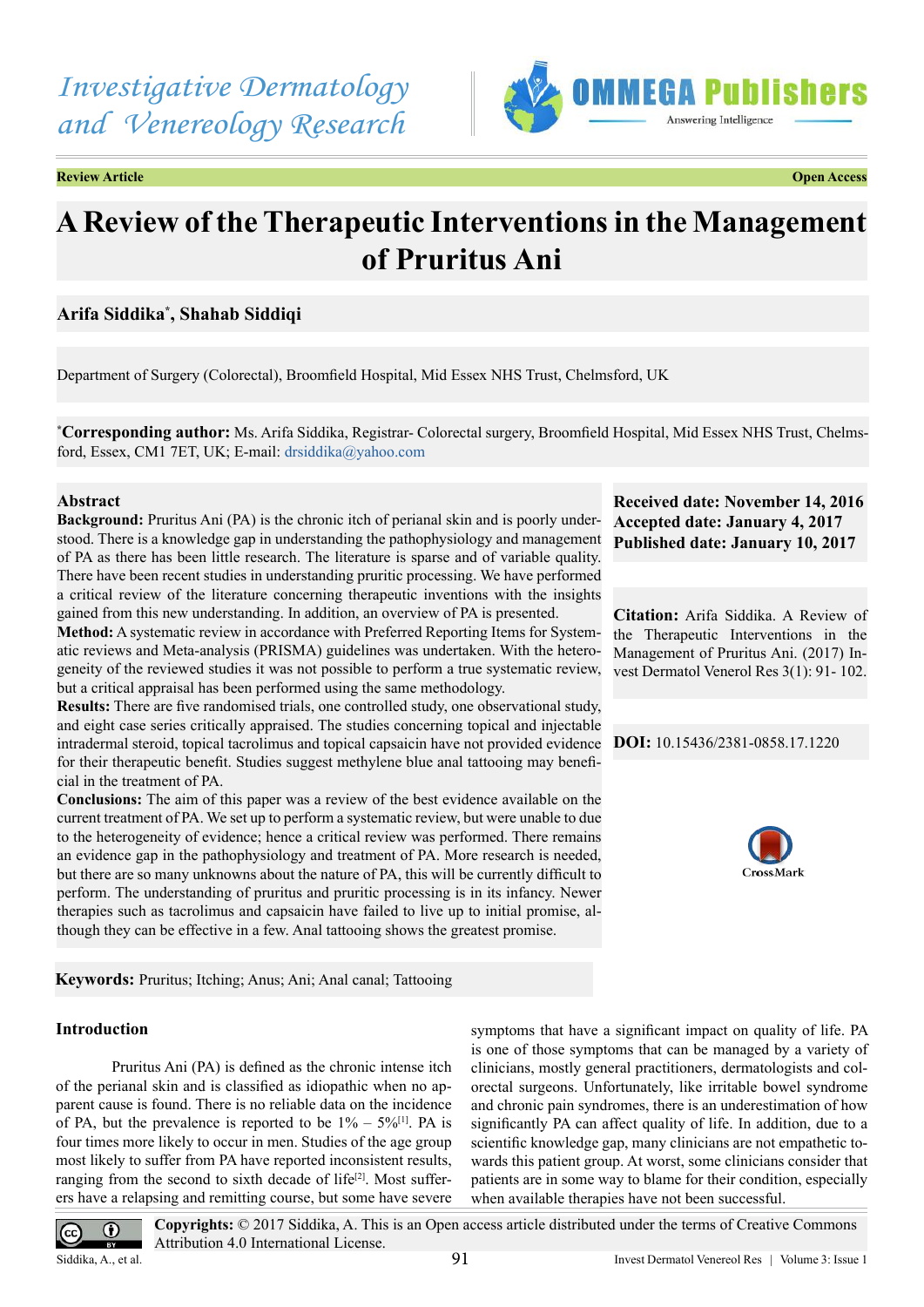PA has historically been considered a symptom rather than a diagnosis, but the understanding of pruritic processing has developed recently and may challenge this. The limited evidence base has led to multiple theories about how perianal itch was the end result of multiple seemingly unrelated triggers. This evidence base must be interpreted critically. In a recent landmark psychology paper[\[3\]](#page-10-2), publication bias was shown to have an even greater impact than previously thought. In this work, 100 studies were reproduced, following the methods used in the original studies as closely as possible. Ninety-five of the original studies, but only a third of the replication studies were reported to have statistically significant results. Even when the data from the original and replication studies were combined, only two thirds yielded statistically significant results. Clinical studies in other fields are probably affected by reproducibility and publication bias to a similar extent. In a field of research as small as PA, publication bias and reproducibility may be even more of a problem, and all published data should be viewed critically.

 The aim of this review was to present an overview of PA and its management, to critically appraise the evidence base for therapeutic interventions used in the management of PA. We have also presented the current understanding of pruritic processing and its neuronal pathways, as these have changed considerably and have a bearing on the analysis of the available research.

#### **Methodology**

 A systematic review in accordance with Preferred Reporting Items for Systematic reviews and Meta-analysis (PRIS- $MA$ ) guidelines was undertaken<sup>[4]</sup>. A search of indexed citations from MEDLINE, Cochrane library and PUBMED databases was undertaken using the following terms; "Pruritus Ani", "anal itching", "anal irritation", "pruritus AND (anal or anus or ani or ano)", "itch\* AND (anal or anus)" in October 2015. In addition, a "related articles" search, forward citation functions was performed and the references of published articles reviewed. All abstracts were reviewed and the full texts of all potentially relevant papers were considered. Only peer-reviewed publications in the English language were included in the review. Study quality was assessed according to the recommendations of the strengthening the reporting of observational studies in epidemiology (STROBE) statement<sup>[5]</sup>. Author and year of publication, number of patients within the study, method and treatments of pruritus ani were extracted from each article included in the review.

**OMMFGA Publish** 

 Literature searches have found only 283 publications involving PA over a 90-year period, with the majority being abstracts, review articles or opinions. Due to heterogeneity of the evidence identified it has not been possible to carry out a formal systematic review (Figure 1). However, the same methodology has been used to produce a critical review of literature on management of PA.



#### **General processing of pruritus**

 Itch processing is highly complex, but is not fully understood. There are four subtypes of itch, i.e., pruriceptive, neurogenic, neuropathic and psychogeni[c\[6\].](#page-10-5) *Pruriceptive itch* is the classical itch caused by dermal sensation and injury, chemical stimulation, dry skin, dermatological conditions, infestations, and histamine release. *Neurogenic itch* is caused by systemic conditions such as liver disease and renal failure where there is direct activation of higher centres of itch with no abnormality of itch processing. *Neuropathic itch* results from the pathological activation of itch processing in certain neurological disorders such as peripheral neuropathy, post-herpetic neuralgia, nerve compression and multiple sclerosis. *Psychogenic itch* may occur with some psychological conditions that involve primary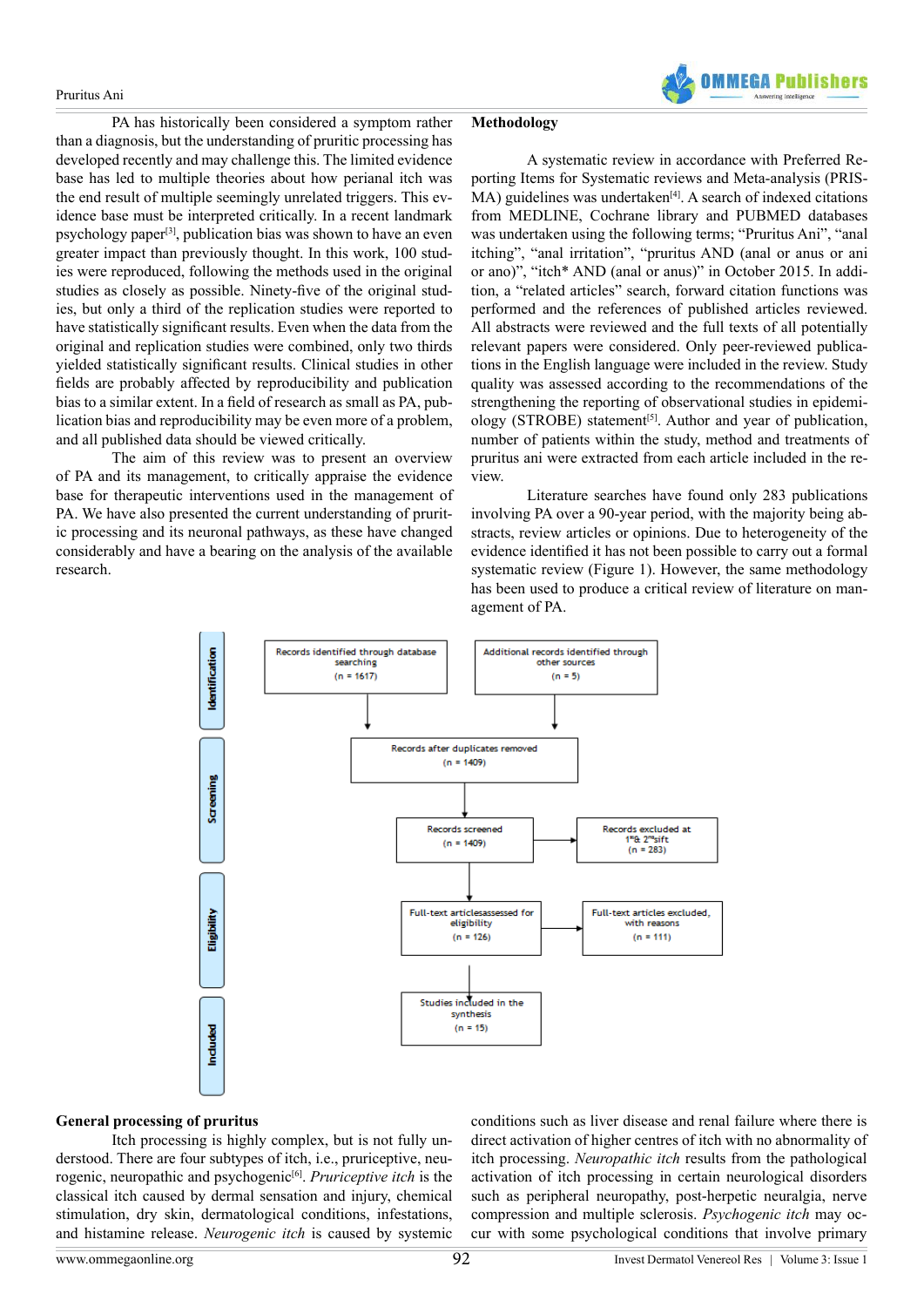scratching and subsequent itch.

#### **Pruriceptive mediators**

 Many mediators are involved in the processing of itc[h\[7,8\]](#page-10-6). Histamine, serine proteases, neuropeptides, neurotrophins and several inflammatory mediators have roles in histamine-dependent and histamine-independent processing of itch, with some having roles in both systems. Inflammatory mediators and neurotrophins initiate peripheral itch sensitisation in histamine-dependent and histamine-independent pruritic pathways; similar to the sensitisation they produce in nociceptive inflammatory hyperalgesia<sup>[7]</sup>.

## **Pruriceptive receptors**

 Pruriceptors (itch receptors) are subsets of sensory C-fibres and A-fibres that process both histamine-dependent and histamine-independent itch via diverse neuronal processing pathways[\[9\].](#page-10-7) Pain and itch are processed in the dorsal horn and have some interconnection, with pain-processing neurons actively inhibiting itch neurons. This explains why morphine re-duces pain and has the side effect of itch<sup>[\[10\]](#page-10-8)</sup>. Processing of pain and itch occurs in similar regions of the brain, but with different activation patterns. Further, the cerebral activation patterns found with histamine differ from those of other pruriceptors.

 The scratch-itch-scratch cycle may arise from serotonin receptors[\[7\].](#page-10-6) When an itch is scratched, the ensuing pain results in release of serotonin, which reduces pain. It does this by activating the serotonin 1A receptor in the spinal cord, but also stimulates a co-located receptor for the gastrin-dependent peptide that induces itch, thus completing the scratch-itch-scratch cycle. Studies of drugs targeting these receptors are underway, but the complex nature of the interactions suggests there will be no magic bullet therapy.

 Several other receptors are involved in processing of pruritus, including the transient receptor potential (TRP) channels, which have a crucial role in the processing of pain and itch, but research is yet to be translated into clinical benefit. Of note some TRP channels are involved in regulation of the epidermal barrier.

 Similar to nociception, there does seem to some pruritic central sensitisation in some individuals with no neurogenic equivalent. Our view of PA being purely a symptom may need to change with this knowledge.

#### **Anorectal disorders**

 Twenty-five to fifty-five per cent of patients with PA have been reported to have an anorectal disorder<sup>[11-15]</sup>. These include haemorrhoids, fistulae, fissures, skin tags, warts, proctitis, neoplasia and rectal prolapse (internal or external). It is recommended to treat of all co-existing a norectal conditions<sup>[13,14]</sup>. Pironeet al. suggested that surgery for benign anorectal conditions can eliminate perianal fungal infection and both measures to-gether reduce pruritus<sup>[\[16\]](#page-10-11)</sup>.

## **Anal seepage and soiling**

 Any factor that increases occult or overt faecal soiling augments exposure of the perianal skin to pruritogens. Caplan's skin-patch test on the perineum and arm (using autologous faeces) produced perianal itch in one third of patients with PA and in 53% of subjects without PA<sup>[17]</sup>. Studies have also found that 41% - 50% of patients with PA had loose stools and at least once-weekly faecal soiling $[12,18]$ . In an anorectal physiology

study of patients with PA, exaggerated recto-anal inhibitory reflexes and earlier faecal incontinence were noted. Coffee lowers anal resting pressures in over  $70\%$  of cases<sup>[12]</sup>. Faecal seepage may also occur after anal surgery or be caused by high-grade internal rectal prolapse $[19]$ .

**OMMFCA Publicher** 

## **Perianal infections**

 The importance of bacterial and fungal infection in PA is unclear. Certain infections certainly need therapy; Dermato-phytes<sup>[\[21\]](#page-10-15)</sup>, Threadworms, Erythrasma<sup>[21]</sup>, sexually transmitted  $diseases^{[22,23]}$ . However, previous studies have grown multiple species of fungi and bacteria from perianal skin that were thought to be causative of PA<sup>[\[20\]](#page-10-17)</sup>. However, current microbiological thinking suggests commensal dermal bacteria colonisation does not constitute an infection even if the species is pathogenic. The maintenance and healing of skin integrity is the critical  $\mbox{step}^{[22,23]}$ 

## **Dermatoses and hypersensitivity**

 All dermatoses can occur in the perineum and may look different from its appearance elsewhere. Psoriasis has been found in  $5\% - 55\%$  of patients with PA<sup>[12-14]</sup>. In lichen sclerosus, the skin appears white, atrophic, wrinkled and histology is diagnostic and is commonly found in the perineum. Perianal Paget's disease and Bowen's disease also have associated itch.

 Chemicals found in everyday cleansing and therapeutic preparations, including creams, soaps, wet wipes, sanitary towels, toiletry sprays, deodorants and toilet paper dye, along with medications, such as topical glyceryl trinitrate, local anaesthetic preparations and haemorrhoidal medications can sensitise and cause contact dermatitis $[13,14]$ . Sensitising chemicals have also been found in topical steroid preparations<sup>[\[23-25\]](#page-10-18)</sup>. As up to 20% of patients may have allergens that can be avoided, patients should have skin patch testing with the European baseline series probably in those who have failed conservative measures<sup>[27]</sup>. It seems the biocides methyl chloroiso thiazolinone and methyl isothiazolinone may be a major contributor to this. They are water soluble agents found in many personal care products.

#### **Food and medication**

 Although there have been no controlled trials investigating dietary modification in the treatment of PA, some researchers have suggested reduction of itch within 14 days if a certain food was avoide<sup>[11,18,22]</sup>. Some oral medications such as laxatives, colpermin, colchicine, quinidine, peppermint oil and antibioticsmay lead to P[A\[21\]](#page-10-15).

#### **Psychological influences**

 In some cases, PAmay be a manifestation of depression or psychological disturbance. Common mood disorders, such as anxiety and stress, and certain personality traits may contribute to PA[\[21\]](#page-10-15).

## **Examination and investigations**

 A full examination should be performed with inspection of the perineum, proctoscopy and sigmoidoscopy. Fistula-in-ano, fissure-in-ano, haemorrhoids, prolapse (including internal rectal prolapse), skin tags, or warts should be identified.

 Investigations include a culture swab and scraping of skin for bacteria and fungi respectively. As up to 20% of patients may have allergens that can be avoided, patients who fail con-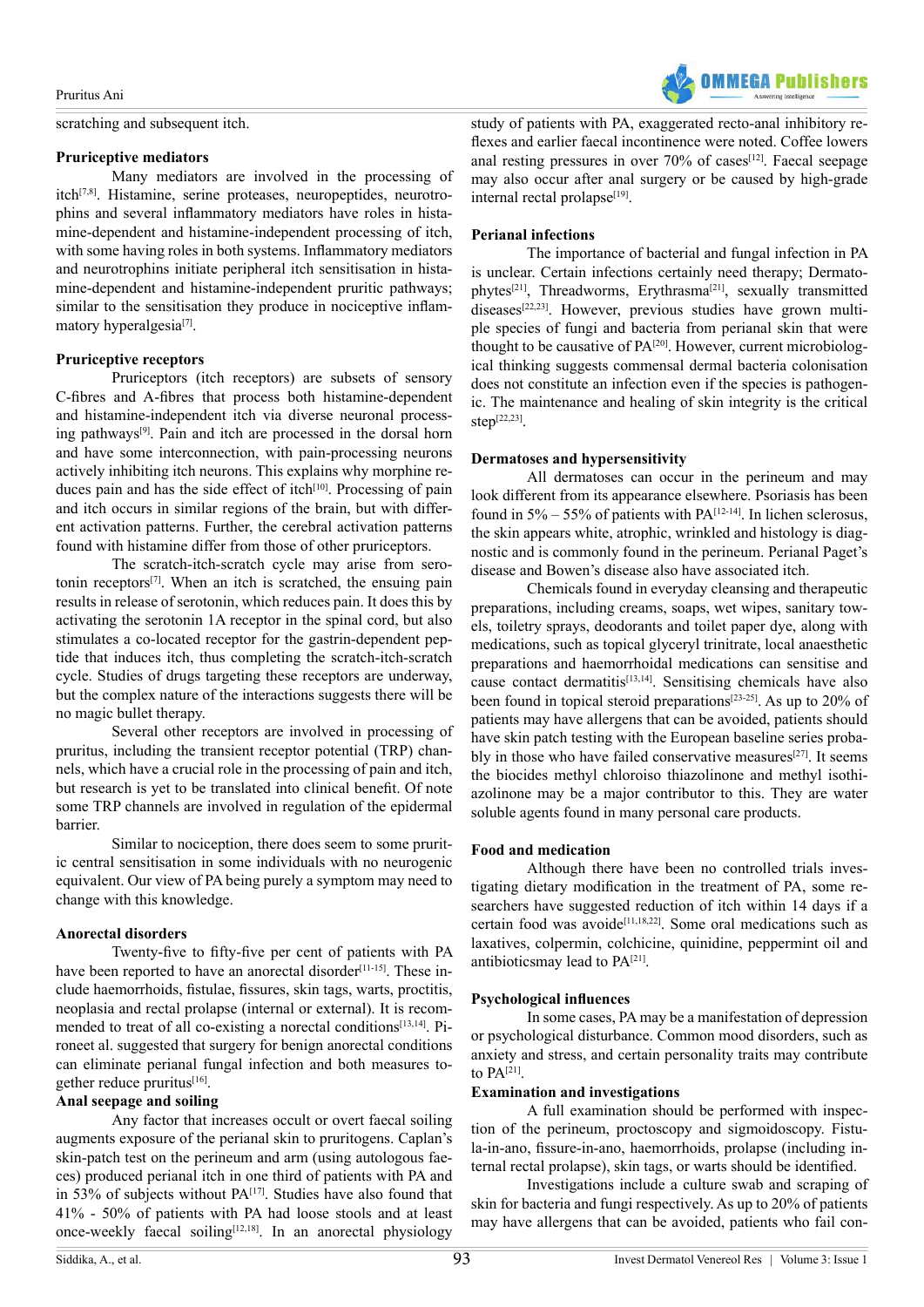

servative measures should have skin patch testing with the European baseline serie[s\[26\].](#page-10-20) An examination under anesthesia of the anorectum with a circular anal dilator and perineal skin biopsy may be needed for refractory cases. The circular anal dilator is useful for determining the presence of internal or external rectal prolapse.

## **Management**

 The patient should be advised to cease using all chemicals, including creams, soaps, bubble baths and toilet paper, on their perineum and only use water for cleaning[\[1,21,26\]](#page-10-0). The patient should consider avoidance of caffeinated drinks and an elimination diet could be trialled. Hypoallergic detergents can be suggested for laundry purposes. Allergens discovered by skin patch testing should be avoided.

 Acute pruritus ani is a marker of faecal seepage and requires immediate cleansing, especially for nocturnal itch, using water alone. The area should be dabbed dry with a towel. Aqueous cream and emollients can be used instead of soap if cleansing is required. Petroleum ointment, Sudocrem® or Cavilon® should be used as a barrier cream after washing  $[1,21]$ . Patients who sweat excessively can place cotton tissue on the perineum. There have been no randomised controlled trials investigating the use of cleansing or barrier creams in PA. However, individual case

**Table 1:** Review of Evidence.

series have shown benefit. The sedating effect of some antihistamines may be useful in aiding sleep to reduce scratching, but has no effect on the itch itself<sup>[27]</sup>.

 Any anorectal and dermatological condition found should be treated. There are case series showing that treatment of anal fissures, fistulae, haemorrhoids, skin tags and warts in patients with PA have resulted in improvement in symptoms in 25% – 52% of cases and the better ones will be presented and discussed later<sup>[11-15]</sup>.

 Patients with looser stools should be trialled with loperamide and fibre supplementation and those with diarrhoea-predominant IBS could be offered probiotics or a FODMAP diet<sup>[1,21]</sup>. There are no studies of the treatment of faecal incontinence in PA. A high-grade internal rectal prolapse (IRP) by prolapsing into the anal canal has recently been suggested to be a cause of occult faecal seepage[\[28\],](#page-10-21) but there is no case series to support treatment of IRP in the management of PA.

## **Review of evidence**

 The evidence base for treatments in PA is limited. There are five randomised trials, one controlled study, one observational study, and eight case series are summarised in Table 1 and their methodological quality is variable<sup>[29-42]</sup>. One major issue is that there is no consistent definition of idiopathic PA.

| Study<br>author,<br>year<br>(citation) | Study type                                                                                   | Clinical<br>condition/<br>popula-<br>$\tan(n=)$<br>Setting $(s)$ /<br>Provider(s)<br>Coun-<br>try(ies)                                                                 | Intervention<br>Duration of<br>treatment and<br>post-treatment<br>follow up                                                                                                                                                   | Compar-<br>ator                                      | <b>Outcomes/measures Results</b>                                                                                                                                                                                                                                                                                                                                                                                                                                                                                                                                                                                                                                                                                                                                                                                         | Author conclu-<br>sions                                                                                                                        | Limitations                                                                                                                                                                               |
|----------------------------------------|----------------------------------------------------------------------------------------------|------------------------------------------------------------------------------------------------------------------------------------------------------------------------|-------------------------------------------------------------------------------------------------------------------------------------------------------------------------------------------------------------------------------|------------------------------------------------------|--------------------------------------------------------------------------------------------------------------------------------------------------------------------------------------------------------------------------------------------------------------------------------------------------------------------------------------------------------------------------------------------------------------------------------------------------------------------------------------------------------------------------------------------------------------------------------------------------------------------------------------------------------------------------------------------------------------------------------------------------------------------------------------------------------------------------|------------------------------------------------------------------------------------------------------------------------------------------------|-------------------------------------------------------------------------------------------------------------------------------------------------------------------------------------------|
| $Al-$<br>Ghnaniem<br>et al. 2007       | Ran-<br>domised,<br>double<br>blind pla-<br>cebo-con-<br>trolled<br>crossover<br>pilot trial | Adults $(>18$<br>yrs) with<br>idiopathic<br>pruritus ani.<br>$n=11$ $(n=10)$<br>completed)<br>Special<br>clinic<br>run by a<br>surgeon and<br>a dermatol-<br>ogist. UK | 1% hydrocorti-<br>sone ointment<br>+ advice on<br>hygiene<br>Twice daily for<br>two weeks.<br>2 weeks' run-in<br>period<br>2 weeks' treat-<br>ment/placebo<br>2 weeks' wash-<br>out period<br>2 weeks' treat-<br>ment/placebo | Placebo<br>ointment<br>$+$ advice<br>on hy-<br>giene | Symptoms<br>Large significant reduction (68%)<br>in the severity of the itch with<br>hydrocortisone compared with<br>placebo (mean difference 19.7<br>mm, 95% CI 7 to 32.4, p=0.019).<br>(primary outcome; 100 mm visual<br>analogue scale (VAS))<br>QoL:<br>Large $(75%)$ but non-significant<br>improvement in QoLwith hydro-<br>cortisone compared with placebo<br>(mean difference in reduction in<br>Dermatology Life Quality Index<br>score: 1.8, 95% CI 0.2 to 3.4,<br>p=0.065). (Secondary outcome)<br>Safety:<br>No side effects were reported<br>Other:<br>Large and significant improve-<br>ment in clinical appearance of<br>the perianal skin measured by the<br>Eczema Area and Severity Index<br>(EASI).<br>Reduction in the EASI score by<br>a median of 2, range 1-5, $p<0.01$ .<br>(Secondary outcome) | This study<br>demonstrat-<br>ed that 1%<br>hydrocortisone<br>ointment is an<br>effective and<br>safe treatment<br>for PA in the<br>short term. | Small sample<br>size.<br>No power<br>calculations<br>were done<br>as this was a<br>pilot study.<br>The study<br>design did<br>not allow for<br>assessment of<br>the long term<br>effects. |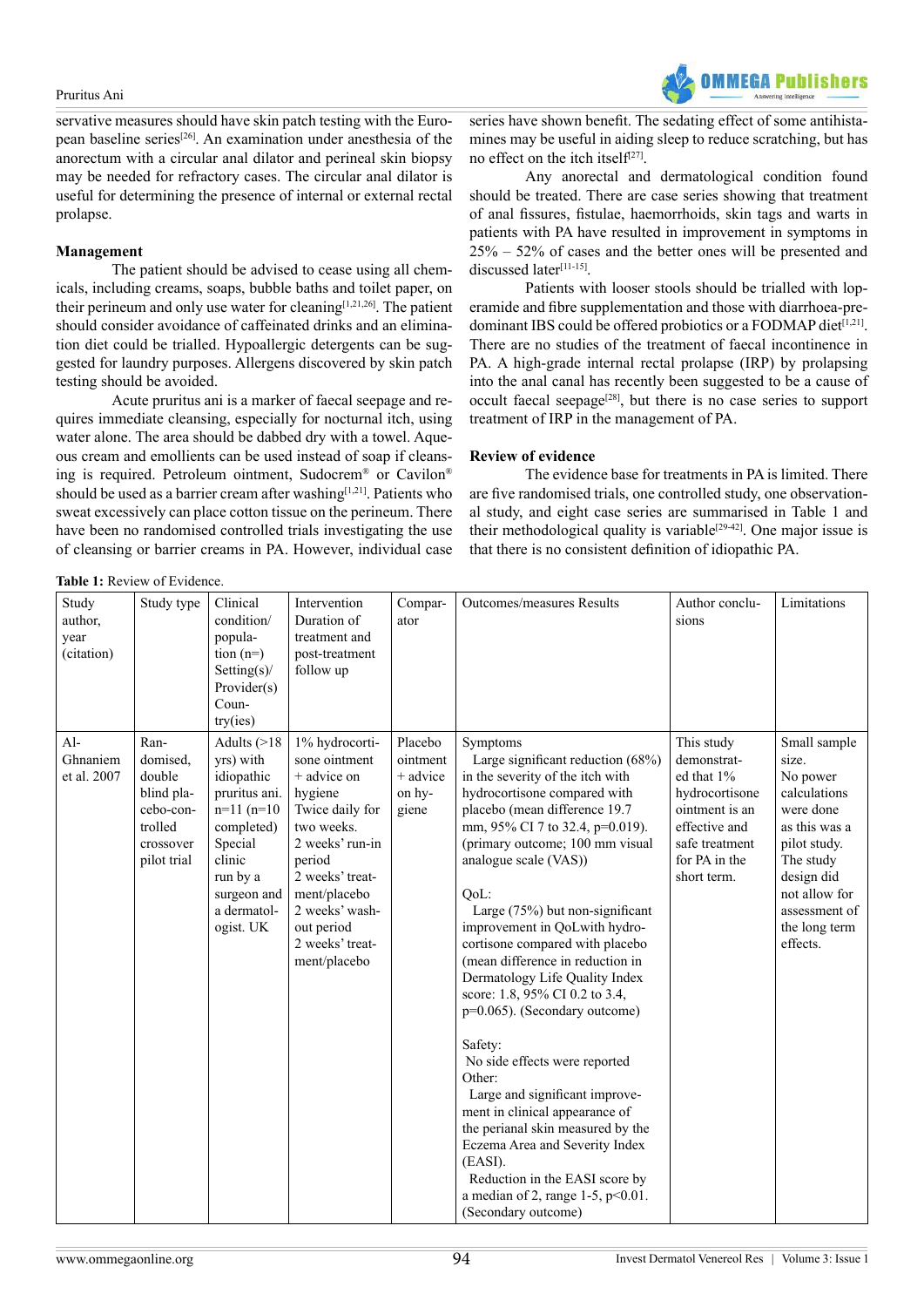

| <b>Botterill</b><br>and Sagar<br>2002 | Case<br>series                         | Adults $($ >18<br>yrs) with<br>chronic<br>pruritus ani<br>who failed<br>to respond<br>to standard<br>primary,<br>dermato-<br>logical and<br>colorectal<br>care.<br>$n=25$ (con-<br>secutive<br>patients)<br>UK | Intradermal<br>injection 20 ml<br>solution com-<br>prising 15 ml of<br>1% lignocaine<br>hydrochloride,<br>5 ml of 1%<br>methylene blue<br>and 100 mg of<br>hydrocortisone<br>Clinic review at<br>2 and 6 weeks<br>post-treatment.<br>Annual follow<br>up by phone or<br>at clinic if pa-<br>tients relapsed.<br>Median follow<br>up 11 months<br>$(2-25$ months). | None                                     | Symptoms:<br>16 patients (64%) were symptom<br>free after one injection<br>8 patients were symptom free<br>after second injection (88% of total<br>number)<br>3 patients (12%) did not respond<br>to treatment (i.e. continued to expe-<br>rience symptoms)<br>QoL:<br>Not assessed<br>Safety:<br>1 patient (4%) had short term<br>complications (faecal seepage for 2<br>days after injection)                                                                                                                                                        | Intradermal<br>injection of<br>methylene blue<br>in combi-<br>nation with<br>lignocaine and<br>hydrocortisone<br>can provide<br>sustained relief<br>from symptoms<br>in people who<br>fail to respond<br>to standard<br>treatments.                                                                                                                                                                                        | The lack of a<br>comparator<br>group reduces<br>ability to<br>determine to<br>what extent<br>improvements<br>may have<br>occurred<br>without treat-<br>ment. The<br>study did not<br>report clearly<br>how the out-<br>comes were<br>assessed,<br>or assess<br>severity of<br>symptoms.                                 |
|---------------------------------------|----------------------------------------|----------------------------------------------------------------------------------------------------------------------------------------------------------------------------------------------------------------|-------------------------------------------------------------------------------------------------------------------------------------------------------------------------------------------------------------------------------------------------------------------------------------------------------------------------------------------------------------------|------------------------------------------|--------------------------------------------------------------------------------------------------------------------------------------------------------------------------------------------------------------------------------------------------------------------------------------------------------------------------------------------------------------------------------------------------------------------------------------------------------------------------------------------------------------------------------------------------------|----------------------------------------------------------------------------------------------------------------------------------------------------------------------------------------------------------------------------------------------------------------------------------------------------------------------------------------------------------------------------------------------------------------------------|-------------------------------------------------------------------------------------------------------------------------------------------------------------------------------------------------------------------------------------------------------------------------------------------------------------------------|
| Gupta 2005                            | Case series<br>(based on<br>abstract)  | People with<br>pruritus ani<br>and chronic<br>anal fissure<br>having con-<br>comitant<br>hypertro-<br>phied anal<br>papillae<br>or fibrous<br>anal polyps<br>$n=136$<br>India                                  | Surgical proce-<br>dure involving<br>sphincterotomy<br>and destroying<br>of polyps or<br>papillae using a<br>radio frequency<br>device<br>Follow up: 1<br>and 18 months                                                                                                                                                                                           | None                                     | Symptoms:<br>At one month, there was sig-<br>nificant reduction in pruritus<br>$(p=0.0003)$ , discharge per anus<br>$(p=0.0006)$ , crawling sensation in<br>the anus ( $p=0.0004$ ) and that of<br>incomplete evacuation $(p=0.001)$<br>At 18 months follow up, 9 % of<br>patients had recurrence of either<br>anal fissure or symptoms like<br>pruritus<br>QoL:<br>Not assessed<br>Safety:<br>Not assessed                                                                                                                                            | Removal of<br>hypertrophied<br>anal papillae<br>and fibrous<br>polyps should<br>be carried on<br>a routine basis<br>during surgical<br>treatment of<br>anal fissure.<br>This would add<br>to the effective-<br>ness and com-<br>pleteness of the<br>procedure. The<br>lack of a com-<br>parator group<br>reduces ability<br>to determine<br>to what extent<br>improvements<br>may have oc-<br>curred without<br>treatment. | Pruritus was<br>not main fo-<br>cus of study.                                                                                                                                                                                                                                                                           |
| Jensen<br>1988                        | Ran-<br>domised<br>controlled<br>trial | Patients<br>with chron-<br>ic pruritus<br>ani and<br>hypertro-<br>phied anal<br>papillae.<br>$n=41$ .<br>Denmark                                                                                               | Excision of<br>hypertrophied<br>anal papillae<br>under local an-<br>aesthesia $n=21$<br>Follow up at<br>1 and 4 weeks<br>after rando-<br>misation and<br>treatment, and<br>at 1 year                                                                                                                                                                              | Expect-<br>ant man-<br>agement<br>$n=20$ | Symptoms:<br>Proctological evaluation of symp-<br>toms pre- and post- surgery<br>No significant effect was found.<br>14 $(67%)$ of the 21 patients in the<br>excision group were symptom free<br>at 1 year compared to 11 $(55%)$<br>of the 20 patients in the expectant<br>management group ( $p > 0.05$ ).<br>QoL:<br>Not assessed<br>Safety:<br>8 (42%) of the patients in the<br>excision group developed substan-<br>tial pain within 1 week of treatment<br>compared to zero of the 20 patients<br>in the expectant management group<br>(p<0.01) | Excision of<br>hypertrophied<br>anal papillae<br>in people with<br>chronic pruritus<br>ani showed<br>no effect at 1<br>year compared<br>with effective<br>management,<br>and may be<br>considered<br>harmful due to<br>the high rate of<br>postoperative<br>complications.                                                                                                                                                 | This report<br>did not<br>include any<br>details about<br>the method<br>of randomi-<br>sation used<br>or whether<br>there were<br>any efforts for<br>concealment<br>of allocation.<br>It is also not<br>clear whether<br>this study<br>was powered<br>to detect<br>significant<br>differences<br>between the<br>groups. |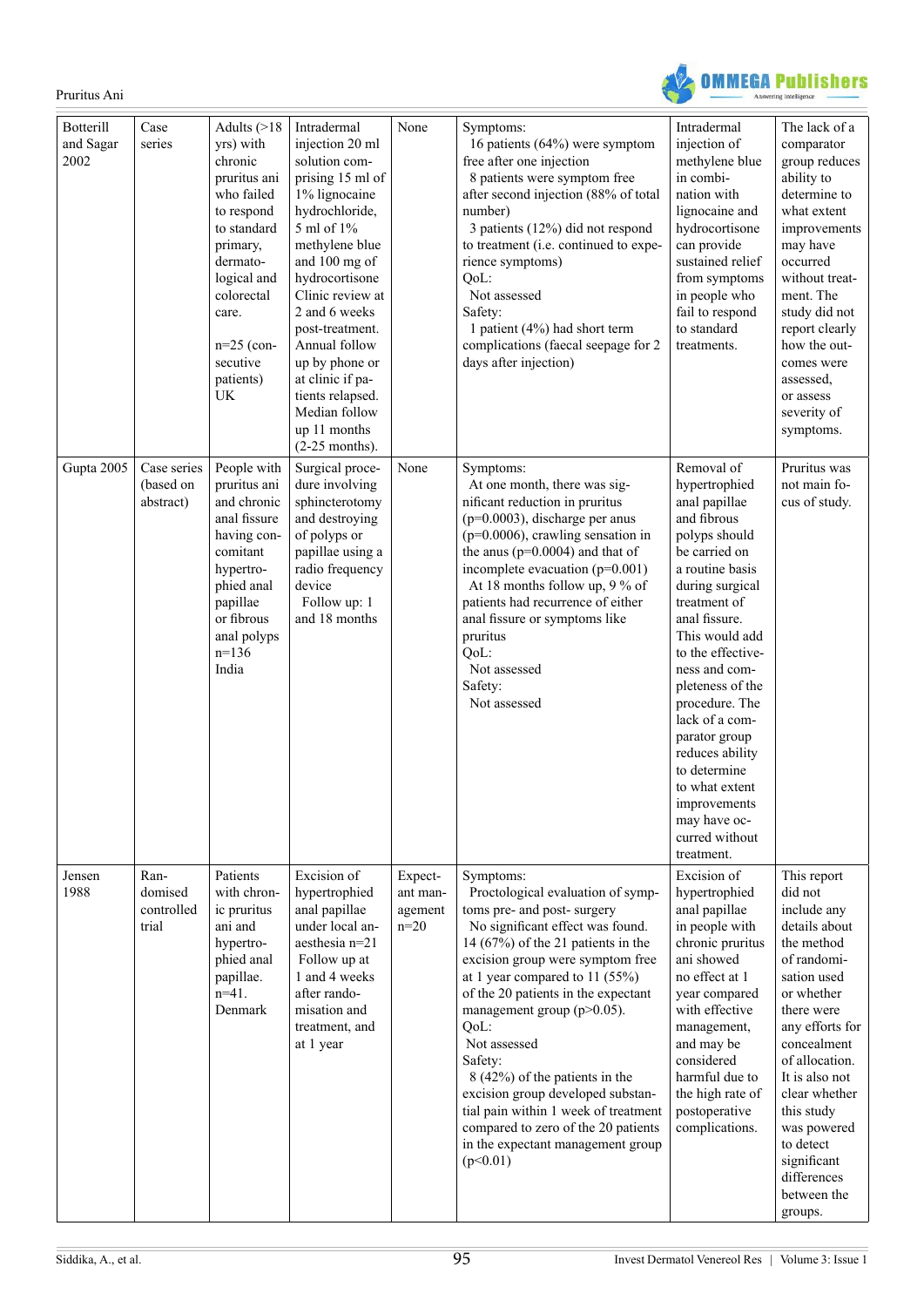OMMEGA Publishers ng Intelligence

| Kang et al.<br>2009   | Case<br>series<br>$(Con-$<br>ference<br>abstract)                     | People with<br>chronic<br>intractable<br>pruritus ani<br>$n=100$                        | Perianal<br>intracutaneous<br>injection of<br>Triamcinolone<br>Follow up: 2<br>years (95% of<br>patients were<br>assessed at 2<br>years)                                                                                                                                                                                                                                                                  | None                                             | Symptoms:<br>Outcomes and outcome measures<br>not reported<br>Results not reported in detail<br>"we observed full relief of itching<br>sensations"<br>QoL:<br>Not assessed<br>Safety:<br>Not reported                                                                                                                                                                                                                                                                                                                                                 | Local injection<br>of Triamcino-<br>lone is simple<br>but very effec-<br>tive method to<br>treat chronic<br>intractable<br>pruritus ani.                                    | The lack of a<br>comparator<br>group reduces<br>ability to<br>determine to<br>what extent<br>improvements<br>may have<br>occurred<br>without treat-<br>ment.<br>Lack of data<br>for outcomes<br>and results in<br>conference<br>abstract.                                                           |
|-----------------------|-----------------------------------------------------------------------|-----------------------------------------------------------------------------------------|-----------------------------------------------------------------------------------------------------------------------------------------------------------------------------------------------------------------------------------------------------------------------------------------------------------------------------------------------------------------------------------------------------------|--------------------------------------------------|-------------------------------------------------------------------------------------------------------------------------------------------------------------------------------------------------------------------------------------------------------------------------------------------------------------------------------------------------------------------------------------------------------------------------------------------------------------------------------------------------------------------------------------------------------|-----------------------------------------------------------------------------------------------------------------------------------------------------------------------------|-----------------------------------------------------------------------------------------------------------------------------------------------------------------------------------------------------------------------------------------------------------------------------------------------------|
| Lysy et al.<br>2003   | Ran-<br>domised<br>place-<br>bo-con-<br>trolled<br>crossover<br>trial | People with<br>chronic<br>idiopathic<br>intractable<br>pruritus ani<br>$n=49$<br>Israel | Capsaicin<br>cream $0.006\%$<br>three times a<br>day $n=22$<br>2 treatment<br>phases of 4<br>weeks separat-<br>ed with 1 week<br>washout phase<br>Follow up:<br>post treatment<br>evaluation at 4<br>and 9 weeks<br>After 9 weeks<br>respondents<br>continued in<br>an open label<br>study with a<br>follow up every<br>2-3 months<br>(mean $10.9$ (SD)<br>5.8) months)                                   | Placebo<br>(menthol)<br>$1\%$<br>cream<br>$n=22$ | Symptoms:<br>Pre- and post-treatment clinical<br>evaluation and 28-day patient<br>symptom diaries for both 4 weeks'<br>treatment phases<br>There was a significant effect<br>for capsaicin treatment with 31 of<br>44 patients being symptom free<br>$(p<0.0001)$ .<br>QoL:<br>Not assessed<br>Safety:<br>• Burning (side effect) score and<br>duration were significantly higher<br>following capsaicin treatment<br>$(p<0.001)$ than with placebo<br>• 4 people dropped out due to<br>intolerable burning side effects, and<br>one due to urticaria | Perianal<br>application of<br>$0.006\%$ capsa-<br>icin cream is a<br>safe and effec-<br>tive treatment<br>of chronic idio-<br>pathic intracta-<br>ble pruritus ani.         | The report did<br>not provide<br>any details<br>about the<br>concealment<br>of allocation.<br>This study<br>randomised<br>49 patients<br>of which 5<br>dropped in<br>the first week<br>of treatment<br>due to side<br>effects. The<br>analysis does<br>not seem to<br>account for<br>the drop outs. |
| Mentes et<br>al. 2003 | Case<br>series                                                        | Adults with<br>intractable<br>idiopathic<br>pruriti-<br>sani. $n=30$<br>Turkey          | 15 ml solu-<br>tion of equal<br>volume of 2%<br>methylene<br>blue and 0.5%<br>lidocaine in-<br>jected intracu-<br>taneously and<br>subcutaneously<br>in the affected<br>perianal area.<br>Second<br>injection a<br>month later for<br>patients $(n=5)$<br>with partial<br>response.<br>Follow up at<br>24 hours for<br>early compli-<br>cations, at 1<br>and 6 months,<br>and then on an<br>annual basis. | None                                             | Symptoms:<br>$\bullet$ At 1 month, 24 (80%) were<br>symptom free, 5 had partial remis-<br>sion, and 1 patient had no change.<br>With the second injection 28<br>$(93.3\%)$ were symptom free.<br>$\bullet$ At 6 months, 25 (83.3%) were<br>symptom free.<br>• At 1 year, 23 (76.6%) were<br>symptom free.<br>QoL:<br>• Not assessed<br>Safety:<br>• No major complications were<br>reported<br>Other<br>• At 1 month, symptomatic healing<br>was confirmed by observation of<br>the disappearance of perianal exco-<br>riation and lichenification.   | This study<br>showed that<br>intradermal<br>methylene blue<br>injection is a<br>safe, simple,<br>fast and efficient<br>method of treat-<br>ing intractable<br>pruritus ani. | The lack of a<br>comparator<br>group reduces<br>ability to<br>determine to<br>what extent<br>improvements<br>may have<br>occurred<br>without treat-<br>ment.<br>Inconsistent<br>reporting of<br>the quantity<br>of methylene<br>blue through-<br>out                                                |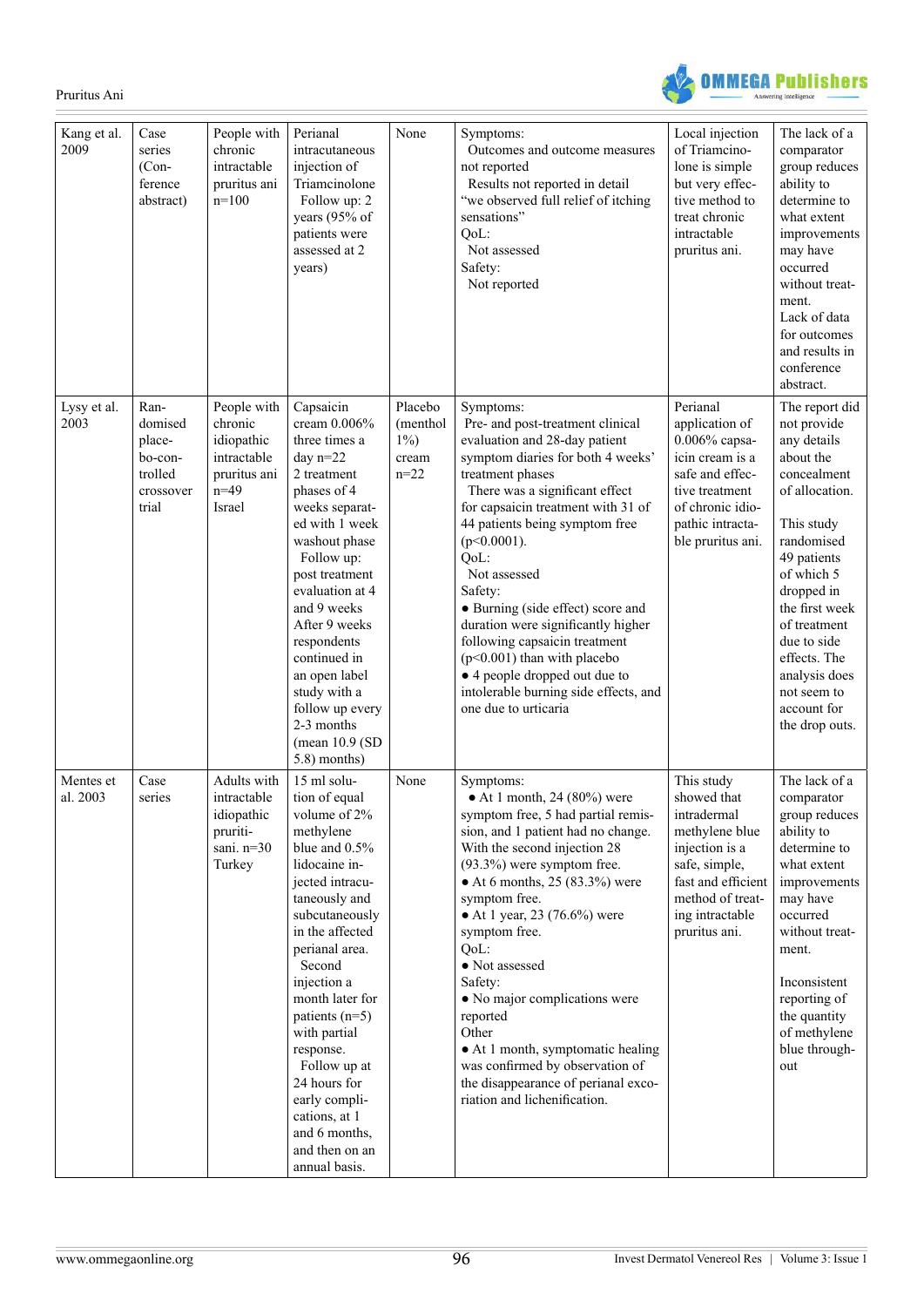**OMMEGA Publishers** 

| Miravalle<br>et al. 2013 | Case series<br>$(con-$<br>ference<br>abstract) | Adults $>18$<br>yrs with<br>idiopathic<br>pruritus ani<br>$n = 24$<br>Colorectal<br>surgery<br>centre<br>Argentina          | Therapeutic<br>algorithm:<br>Step 1. Hygiene<br>and lifestyle<br>modification<br>Step 2. Topical<br>hydrocortisone<br>Step. 3 Topical<br>capsaicin<br>Follow up: 6<br>months | None                                                                             | Symptoms<br>• Pruritus was assessed by 100 mm<br>Visual Analogue Scale (VAS)<br>• At 6 months, 22 (91.7%; 95%<br>CI 73-99) were symptom free. 2<br>patients (8.3%; 95% CI 1-27) had<br>partial response.<br>QoL<br>• Not assessed<br>Safety<br>• Not assessed                                                                                                                                                                                                                           | The treatment<br>response was<br>favourable in all<br>patients. Symp-<br>toms remission<br>was consistent<br>with perianal<br>skin recovery.                                                                                                     | The lack of a<br>comparator<br>group reduces<br>ability to<br>determine to<br>what extent<br>improvements<br>may have<br>occurred<br>without treat-<br>ment.<br>This was a<br>conference<br>abstract so the<br>therapeutic<br>algorithm was<br>not described<br>in detail.                                        |
|--------------------------|------------------------------------------------|-----------------------------------------------------------------------------------------------------------------------------|------------------------------------------------------------------------------------------------------------------------------------------------------------------------------|----------------------------------------------------------------------------------|-----------------------------------------------------------------------------------------------------------------------------------------------------------------------------------------------------------------------------------------------------------------------------------------------------------------------------------------------------------------------------------------------------------------------------------------------------------------------------------------|--------------------------------------------------------------------------------------------------------------------------------------------------------------------------------------------------------------------------------------------------|-------------------------------------------------------------------------------------------------------------------------------------------------------------------------------------------------------------------------------------------------------------------------------------------------------------------|
| Novak et<br>al. 1976     | Controlled<br>clinical<br>trial                | Patients<br>with<br>chemically<br>induced<br>pruritusani<br>$N=not$<br>reported in<br>abstract                              | Single intra-<br>venous doses<br>of 100, 200,<br>or 400 mg of<br>hydrocorti-<br>sone sodium<br>succinate and<br>hydrocortisone<br>sodium phos-<br>phate                      | Placebo                                                                          | Aetiology<br>• Chemically induced pruritus ani<br>• More subjects receiving hy-<br>drocortisonesodium phosphate<br>experienced systemic or localized<br>adverse effects than those receiving<br>hydrocortisonesodiumsuccinate<br>• 16 of 18 subjects medicated with<br>hydrocortisone sodium phosphate<br>experienced side effects of burning<br>and itching<br>• 1 subject of 6 treated with place-<br>bo (saline) and none in the sodium<br>succinate group.                          | The side effect<br>of burning and<br>itching in the<br>anorectal area<br>is attributed to<br>the phosphate<br>steroid and<br>appears to last<br>as long as it<br>takes to convert<br>to cortisol.                                                | The abstract<br>does not dis-<br>cuss any other<br>factors that<br>could have<br>contributed to<br>occurrence of<br>pruritus ani.<br>Limited data<br>on measures<br>used.                                                                                                                                         |
| Oztaz et al.<br>2003     | Prospec-<br>tive obser-<br>vational<br>study   | People with<br>idiopathic<br>pruritus ani<br>$n=60$<br>University<br>hospital de-<br>partment of<br>dermatolo-<br>gy Turkey | Topical steroids<br>(Advantan<br>cream) twice<br>daily for two<br>weeks n=28<br>Follow up: two<br>weeks                                                                      | Liquid<br>cleanser<br>(Protex)<br>twice<br>daily<br>for two<br>weeks<br>$n = 32$ | Symptoms<br>· Patient reported pruritus scores<br>$(0-10, 0 - no$ pruritus, 10 most<br>severe pruritus)<br>• At 2 weeks treatment was<br>effective in 26 $(92.3%)$ patients<br>in the topical steroid group and in<br>$29(90.6\%)$ in the liquid cleanser<br>group. There was no statistically<br>significant difference between the<br>two groups, $p > 0.05$ .<br>QoL<br>• Not assessed<br>Safety<br>· No side effects were detected<br>in both groups at the end of the<br>treatment | Perianal cleans-<br>ing is as effec-<br>tive as topical<br>corticosteroids<br>in the treatment<br>of idiopathic<br>pruritus ani.<br>Mild cleansers<br>could be used<br>as a safe first<br>step treatment<br>for controlling<br>perianal itching. | This was a<br>prospective<br>observational<br>study with a<br>potential for<br>allocation<br>bias. The<br>results were<br>not reported<br>in detail. The<br>outcomes<br>were mea-<br>sured subjec-<br>tively. The<br>patients were<br>not followed<br>up after the<br>post treatment<br>evaluation at<br>2 weeks. |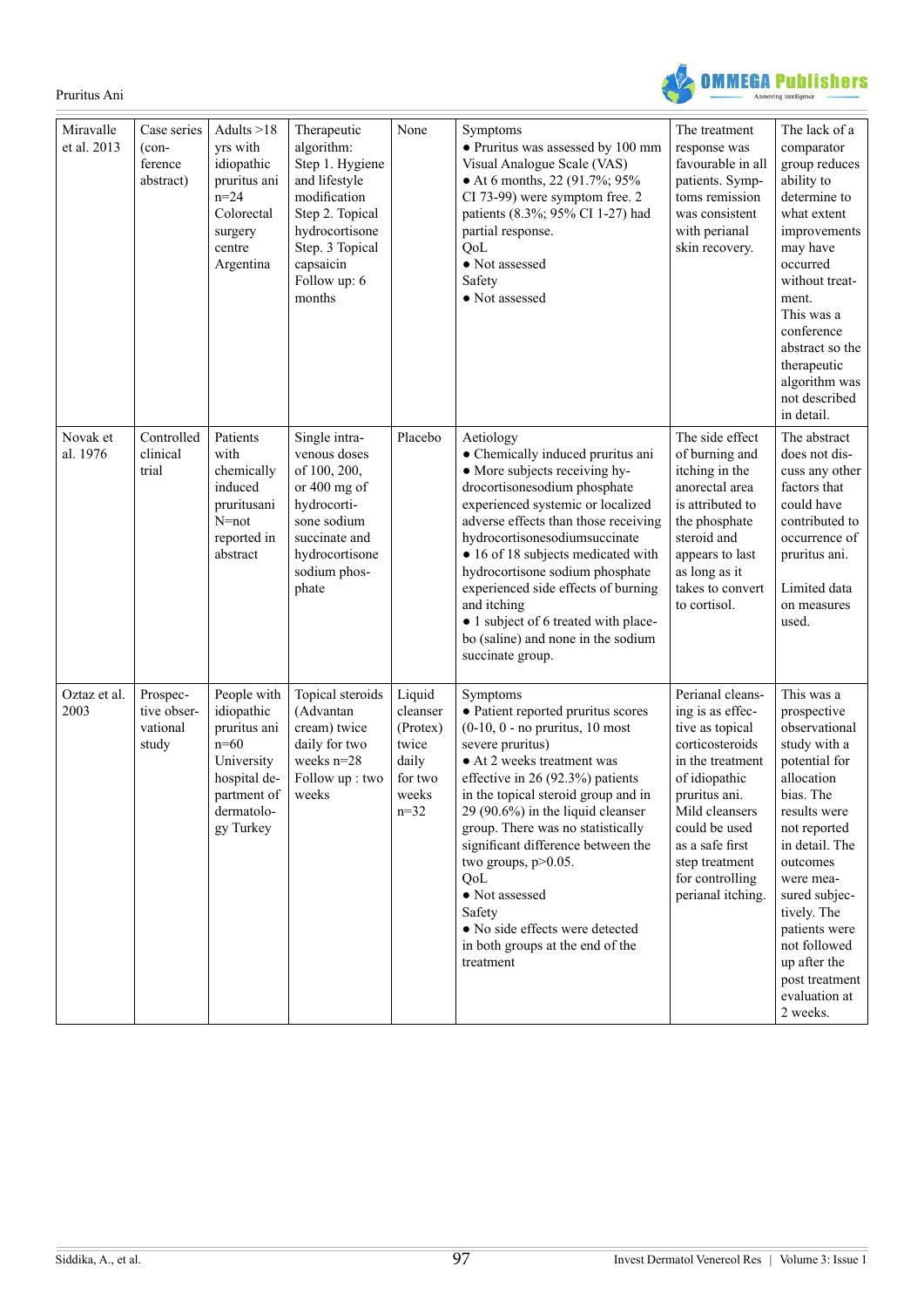**OMMEGA Publishers** 

| Samalavi-<br>cius et al.<br>2012 | Case<br>series                                                                                           | People with<br>intractable<br>idiopathic<br>pruritus ani<br>$n=10$<br>University<br>hospital<br>Lithuania | 15 ml 1%<br>methylene blue<br>solution (10 ml<br>2% methylene<br>blue, 5 ml sa-<br>line, $5 \text{ ml} 2\%$<br>lidocaine solu-<br>tion) injected<br>intradermally<br>in the perianal<br>itching area<br>Follow up at 4<br>weeks (clinical<br>examination)<br>and by tele-<br>phone inter-<br>view at 6 and<br>12 months, and<br>then on a yearly<br>basis. | None                                                    | Symptoms<br>• Patient symptom score (1 - 5, 1 =<br>worst) was used to measure itching<br>severity<br>• All 10 patients were symptom<br>free at 4 weeks after treatment<br>• At long term follow up, median<br>47 months (range 29-60) 8 patients<br>reported recurrence of symptoms.<br>QoL<br>• Not assessed<br>Safety<br>• No severe side effects were<br>reported. Mild side effects related<br>to sensory cutaneous innervation<br>were reported in all patients within<br>the first 4 weeks. | Intradermal<br>injection of<br>1% methylene<br>blue solution is<br>associated with<br>a positive effect<br>om idiopathic<br>pruritus ani in<br>the short term<br>(4 weeks). Long<br>term success<br>rate was $20\%$ . | The lack of a<br>comparator<br>group reduces<br>ability to<br>determine to<br>what extent<br>improvements<br>may have<br>occurred<br>without<br>treatment. A<br>patient-report-<br>ed symptom<br>score $(1 - 5,$<br>$1 =$ worst)<br>was used to<br>measure the<br>outcome. No<br>statistical<br>comparisons<br>were carried<br>out.      |
|----------------------------------|----------------------------------------------------------------------------------------------------------|-----------------------------------------------------------------------------------------------------------|------------------------------------------------------------------------------------------------------------------------------------------------------------------------------------------------------------------------------------------------------------------------------------------------------------------------------------------------------------|---------------------------------------------------------|---------------------------------------------------------------------------------------------------------------------------------------------------------------------------------------------------------------------------------------------------------------------------------------------------------------------------------------------------------------------------------------------------------------------------------------------------------------------------------------------------|-----------------------------------------------------------------------------------------------------------------------------------------------------------------------------------------------------------------------|------------------------------------------------------------------------------------------------------------------------------------------------------------------------------------------------------------------------------------------------------------------------------------------------------------------------------------------|
| Sutherland<br>et al. 2008        | Case<br>series                                                                                           | Adults with<br>refractory<br>idiopathic<br>pruritus ani<br>$n=49$<br>New Zea-<br>land                     | Solution of<br>10 ml 1%<br>methylene<br>blue, 20 ml of<br>0.5% marcain<br>with 1:200 000<br>adrenaline and<br>1 ml methyl-<br>prednisolone<br>1 intradermal<br>injection<br>Review at 4<br>weeks<br>Follow up at 8<br>weeks<br>(waiting for<br>long term<br>follow up)                                                                                     | None                                                    | Symptoms<br>• Patient symptom score $(1 - 5, 1 =$<br>worst) was used to measure itching<br>severity<br>$\bullet$ 30 (57%) patients were symptom<br>free after one treatment; 4 of the<br>rest had a second injection and<br>were symptom free (a total of 65%)<br>• 96 % reported improvement<br>QoL<br>• Not assessed<br>Safety<br>$\bullet$ 7 (14%) patients had short<br>term changes in continence and 2<br>experienced decrease in perianal<br>sensation.                                    | Intradermal<br>methylene<br>blue injection<br>is effective for<br>treatment of<br>refractory idio-<br>pathic pruritus<br>ani.                                                                                         | The lack of a<br>comparator<br>group reduces<br>ability to<br>determine to<br>what extent<br>improvements<br>may have<br>occurred<br>without treat-<br>ment.<br>A patient-re-<br>ported symp-<br>tom score (1)<br>$-5$ , $1 =$ worst)<br>was used to<br>measure the<br>outcome. No<br>statistical<br>comparisons<br>were carried<br>out. |
| <b>Suys 2012</b>                 | Ran-<br>domised<br>dou-<br>ble-blind<br>place-<br>bo-con-<br>trolled<br>crossover<br>trial (Let-<br>ter) | People with<br>resistant<br>idiopathic<br>pruritus ani<br>$n = 21$<br>Belgium                             | 0.1% Tacroli-<br>mus ointment<br>once daily<br>$n=10$<br>4 weeks' treat-<br>ment/placebo<br>1 week wash-<br>out period<br>4 weeks' place-<br>bo/treatment<br>No long-term<br>follow up                                                                                                                                                                     | Placebo<br>(petro-<br>latum)<br>once<br>daily<br>$n=11$ | Symptoms<br>• Intensity and frequency of anal<br>itch<br>• Significant positive effect of<br>tacrolimus vs placebo on both<br>itch intensity $(-1.73 \text{ vs } -0.005)$ ,<br>$p=0.044$ ) and frequency $(-1.71$ vs<br>$0.03$ , $p=0.019$ )<br>QoL<br>• Dermatology Life Quality Index<br>results were positive but not sig-<br>nificant for tacrolimus vs placebo<br>$(-3.77 \text{ vs } -1.04, p=0.146)$<br>Safety<br>• No side effects were reported                                          | Tacrolimus<br>$0.1\%$ ointment<br>may be effective<br>treatment for<br>idiopathic<br>pruritus ani with<br>68% of patients<br>improving after<br>2 weeks.                                                              | The study<br>design did<br>not allow for<br>assessment of<br>the long term<br>effects.<br>This study<br>was published<br>as a letter so<br>the report was<br>very brief.                                                                                                                                                                 |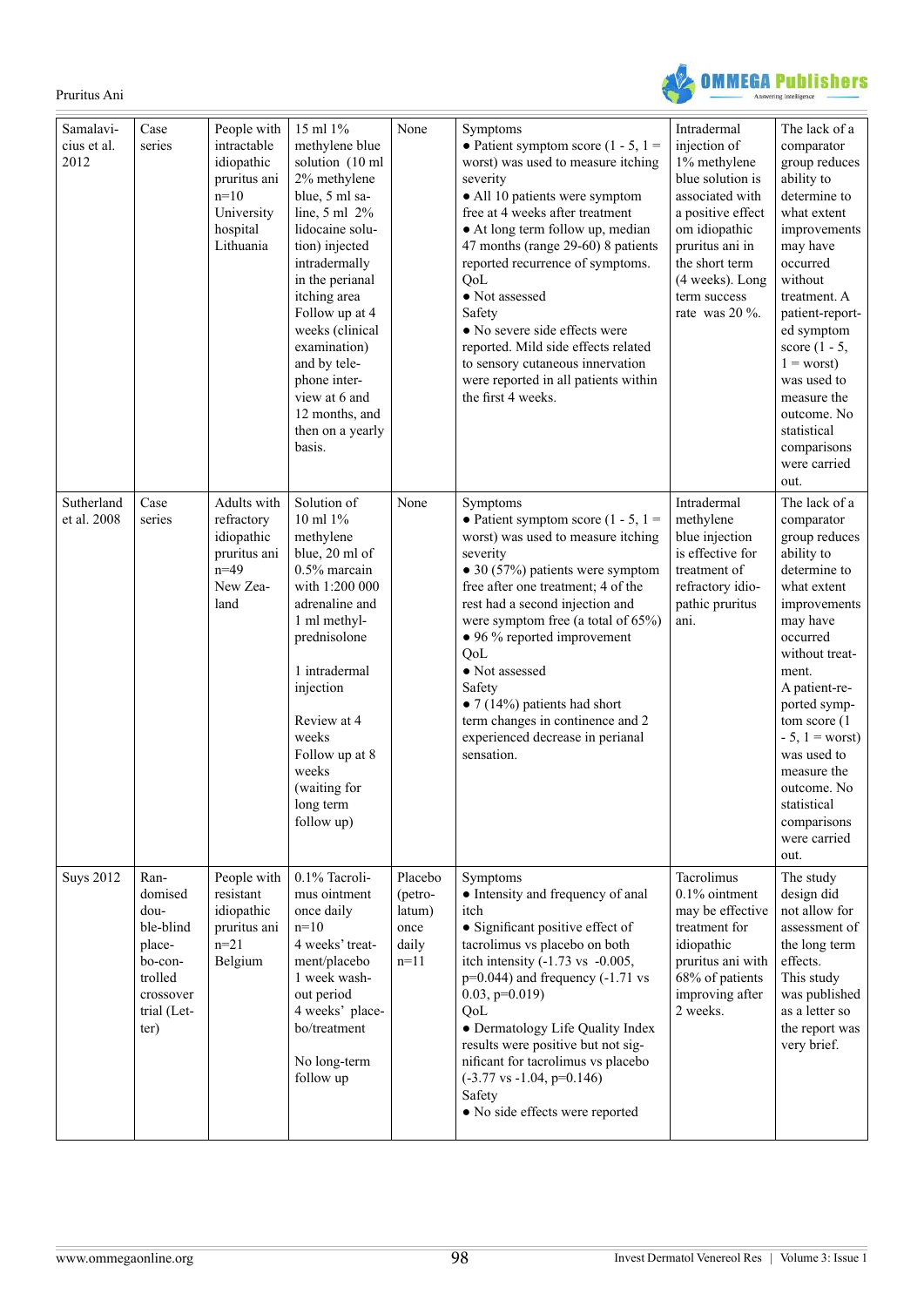

| Ucak et al.<br>2013 | Ran-<br>domised<br>place-<br>bo-con-<br>trolled<br>crossover<br>trial | Adults $>18$<br>yrs with<br>persistent<br>pruritus ani<br>and atopic<br>dermatitis<br>$n=32$ Tur-<br>key | 0.03% tacroli-<br>mus ointment<br>twice daily<br>$n=16$<br>4 weeks' treat-<br>ment/placebo<br>2 week wash-<br>out period<br>4 weeks' place-<br>bo/treatment<br>Follow up: 8<br>weeks after<br>treatment com-<br>pletion | Placebo<br>(Vase-<br>line)<br>twice<br>daily<br>$n=16$ | Symptoms<br>$\bullet$ Patient perianal itching score (0<br>to 3, 0=none to 3=severe); primary<br>outcome<br>• There was a statistically signif-<br>icant decrease in the itching score<br>for the tacrolimus group compared<br>to the placebo group at weeks 4 and<br>$6$ (p=0.001).<br>• At 18 weeks follow up the<br>relapse rates were high in both<br>groups $13(81%)$ in the tacrolimus<br>group and 11 (69%) in the placebo<br>group.<br>QoL<br>• The Dermatology Life Quality<br>Index score showed significant im-<br>provement at weeks 4 and 6 (p=001<br>and $p=0.008$ respectively).<br>Safety<br>• No significant side effects were<br>identified<br>Other<br>Eczema Area and Severity Index<br>(EASI)showed significant improve-<br>ment at weeks 4 and 6 ( $p=0.001$<br>and $p=0.002$ respectively) |                                                                                                          |                                                                                                                                                                                                                                                                                                                                              |
|---------------------|-----------------------------------------------------------------------|----------------------------------------------------------------------------------------------------------|-------------------------------------------------------------------------------------------------------------------------------------------------------------------------------------------------------------------------|--------------------------------------------------------|-------------------------------------------------------------------------------------------------------------------------------------------------------------------------------------------------------------------------------------------------------------------------------------------------------------------------------------------------------------------------------------------------------------------------------------------------------------------------------------------------------------------------------------------------------------------------------------------------------------------------------------------------------------------------------------------------------------------------------------------------------------------------------------------------------------------|----------------------------------------------------------------------------------------------------------|----------------------------------------------------------------------------------------------------------------------------------------------------------------------------------------------------------------------------------------------------------------------------------------------------------------------------------------------|
| Xie and<br>Lan 2014 | Case series<br>$(Con-$<br>ference<br>abstract)                        | Adult male<br>patients<br>with<br>pruritus ani<br>$N = 41$<br>University<br>hospital<br>China            | 0.1% tacrolim-<br>us ointment<br>Duration of<br>treatment: not<br>reported<br>Follow up: not<br>reported                                                                                                                | None                                                   | Symptoms<br>• Severity of pruritus (SP) score<br>was found to be reduced signifi-<br>cantly in 41 patients (no data were<br>provided in the abstract)<br>OoL<br>• Not assessed<br>Safety<br>34(82.9%) showed capsaicin-like<br>response (i.e burning with conse-<br>quent rapid amelioration of pruritus<br>or burning sensation)                                                                                                                                                                                                                                                                                                                                                                                                                                                                                 | Topical tac-<br>rolimus may<br>rapidly inhibit<br>or alleviate itch<br>in patients with<br>pruritus ani. | This study<br>was a confer-<br>ence abstract<br>that didn't<br>include much<br>detail about<br>the popula-<br>tion, interven-<br>tion, outcome<br>measures and<br>follow up.<br>The lack of<br>a comparator<br>group reduces<br>ability to<br>determine to<br>what extent<br>improvements<br>may have<br>occurred<br>without treat-<br>ment. |

 Dermatologists or colorectal surgeons have conducted clinical studies on PA and their respective views of the anorectal anatomy and physiology are very different. The striking feature of the studies conducted by these two groups of clinicians is the seemingly different populations of patients with distinct aetiology. Clearly, patients with obvious dermatoses would be referred to a dermatologist and those with proctological issues to a colorectal surgeon. However, subpopulations of patients referred without an obvious underlying cause will be directed according to the referrer's normal clinical practice. This suggests that the populations would continue to have an overlap, but the treatment algorithms used by dermatologists and colorectal surgeons suggest otherwise. Either there are two distinct groups of patients seen in dermatology and coloproctology or widely alternative therapies are being used to tap into anti-pruritic pathways.

#### **Topical and intradermal steroids**

Al-Ghnaniem et al., compared hydrocortisone 1% ointment and advice with placebo and advice in a randomised crossover trial, which reported a significant (68%) reduction in severity of itching with hydrocortisone when compared with placebo<sup>[29]</sup>. However, the sample size was 11 and outcomes were measured at the end of 2-week treatment period with no long term follow up. In another prospective observational study, Öztaş et al., showed no difference in symptom control between topical steroids and a liquid cleanser, but both were said to be effective in 90%of cases[\[43\].](#page-11-0) Although this was a larger study with 28 patients treated with topical steroids alone and 32 patients with liquid cleanser alone, this was not randomised. Furthermore, it is unclear how treatment options were selected for individual patients. There is one case series with longer term follow up. Kang et al injected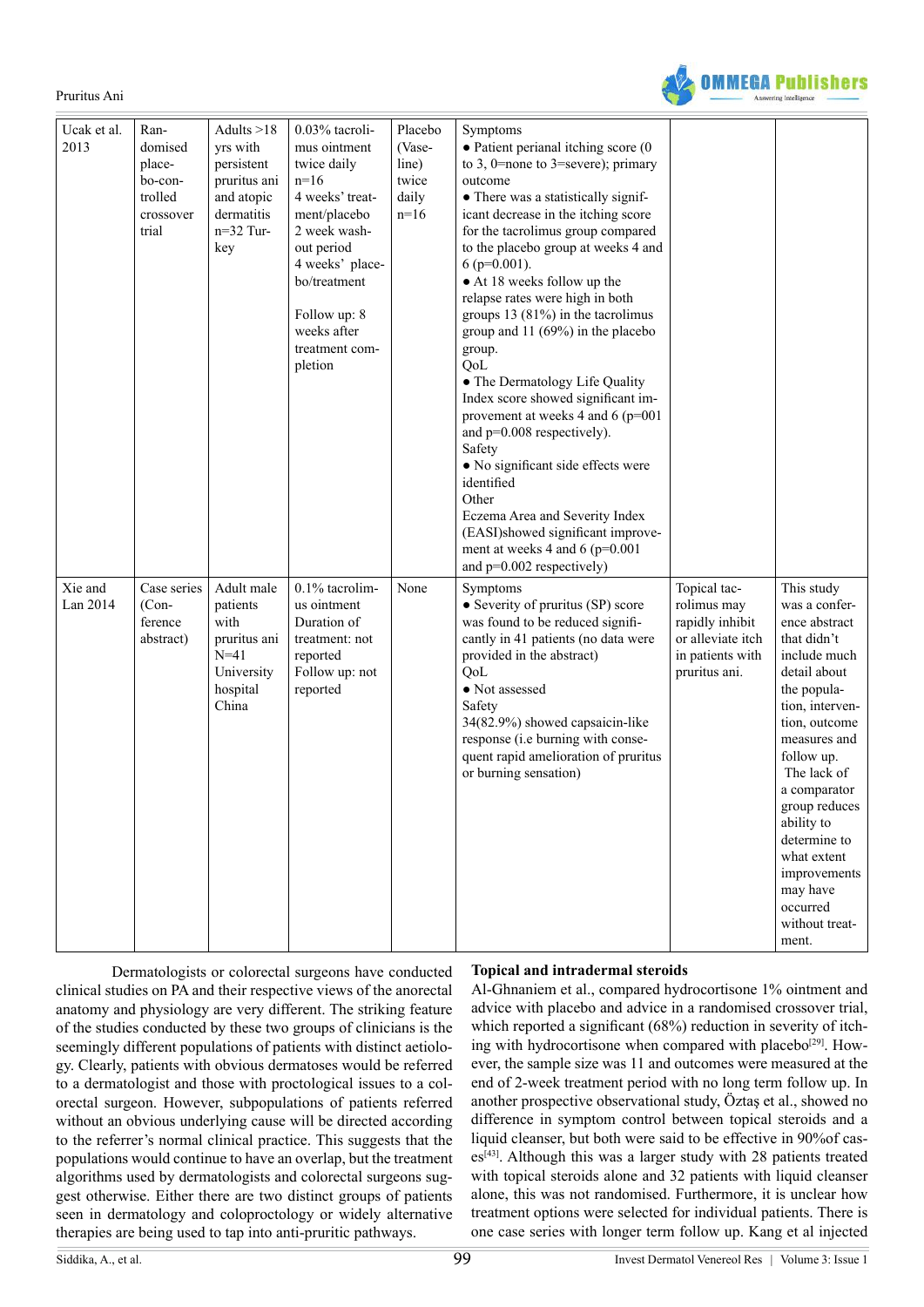triamcinolone intracutaneously in 100 patients and found 95% to have symptom relief after 2 years<sup>[38]</sup>. However, this was a conference abstract with no details of how symptom improvement was measured and this abstract was never followed up with a paper publication.

#### **Topical tacrolimus**

 There are two randomised trials and one case series reporting the therapeutic effect of topical tacrolimus in PA[\[32-34\]](#page-10-24). Suys et al., performed a randomised double-blinded trial involving 22 patients with a statistically significant improvement in symptom control after 4 weeks treatment with topical tacrolimus[\[32\].](#page-10-24) This was published as a letter, with no long-term follow-up and provided no details of how outcomes were measured. Ucak et al., published a conference abstract describing a randomised crossover study of topical tacrolimus in 16 patients<sup>[\[33\]](#page-10-25)</sup>. The methodology was not described, but symptoms were assessed at the end of each 4-week intervention period and a further assessment 8 weeks after. They reported a statistically significant improvement in the topical tacrolimus intervention group as opposed to placebo intervention group, but actual numbers were not provided. In addition, the relapse rate of those that had symptomatic improvement at the 8 week review was 75%. The case series by Xei et al., was an investigation into the mechanism of action of topical tacrolimus in PA[\[34\]](#page-10-26). This conference abstract suggested a significant symptom improvement in their 41 patients, but the period of follow up was not mentioned. Although these studies reported an improvement in symptoms, the relapse rate was high and follow-up was very short. Tacrolimus is known to produce burning itch as a side effect by indirectly activating a transient receptor potential channel namely TRPV1. The therapeutic effect of tacrolimus is therefore not by inhibition of itch, but by counter-irritation. Although the evidence to support the use of this agent is limited, the risks are minor, so it can be safely trialled.

## **Topical capsaicin**

 Topical capsaicin cream has been used for the treatment of PA, but there has only been one study of reasonable quality. Lysy et al., performed a randomised crossover study, which showed significant improvement in PA symptoms<sup>[\[31\]](#page-10-27)</sup>. There were 44 patients included in the study and the mean follow-up was 10.9 months. There are other case series with very small numbers which suggested capsaicin to have a therapeutic benefit. The positive results of these initial studies have not been borne out in clinical practice, which mirrors the poor results found in several randomised studies of capsaicin therapy in pai[n\[44\]](#page-11-1). Capsaicin at higher doses desensitises the TRPV1 receptor. The doses used in the treatment of pain and itch do not desensitise the receptor at all; like tacrolimus, they probably work by counter-irritation rather than by inhibition of pruritic processing. It remains safe at this dosage, but most patient cease use of capsaicin because of the burning sensation.

## **Anal tattooing**

 Wolloch described the first series of therapeutic methylene blue injection for PA in 1979 in 9 patients with the injection of 15 - 20 ml of 1% methylene blue with a good response in  $all^{[45]}$ . Eusebio described this as anal tattooing by injecting 30 ml of 0.5% methylene blue[\[46,47\].](#page-11-3) This study reported complete relief

in half of 26 patients, a partial response in 30%, and no response in 9%. The sole use of methylene blue resulted in skin necrosis in some patients. This technique has subsequently being modified to reduce the risk of skin necrosis. There are 4 studies which used a modified admixture are included in Table 1<sup>[\[37-40\]](#page-10-28)</sup>.

 Botterill et al., used a mixture of 5 ml of 1% methylene blue, 15 ml of 1% Lignocaine and 100 mg of hydrocortisone on 25 patients<sup>[34]</sup>. With the first injection, 16 out of 25 were rendered symptom free. The 9 who were non-responders had a second injection and 6 of these patients also responded. Their median follow-up was 11 months (2 - 25 months). A case series by Samalavicius et al described a technique with admixture of 10 ml of 2% methylene blue with 5ml of 2% lignocaine and 5ml of saline<sup>[39]</sup>. They had a series of 10 patients all of whom were symptom free at 4 weeks. This study had a follow up of a median of 47 months. Over all 20% of the patients remained symptom free and a further 40% had recurrent symptoms of lesser magnitude. A further case series by Sutherland et al used a mixture of 10 ml of 1% methylene blue, 20 ml of 0.5% bupivacaine with 1:200000 adrenaline and 1 ml of methyl prednisolone<sup>[40]</sup>. The series had 49 patients of which 30 had complete resolution of symptoms after one injection. The non-responders had a second injection, 4 of which had a complete resolution of symptoms. However, these assessments were made at 8 weeks follow-up. Mentes et al., used an admixture of 15 ml of 2% methylene blue and  $0.5\%$  lignocaine (variable volume used) in 30 patients<sup>[37]</sup>. Twenty-four of them were symptom free after one injection and 5 patients with partial response received a second injection. Four of these 5 also became symptom free. At 6 month follow up 25 remained symptoms free and 23 remain symptom free at 1 year follow-up.

 Methylene blue anal tattooing (Figure 2) seems to be the most effective therapeutic effect on PA symptoms of all the intervention described. However, the admixture concentration of methylene blue varies from 0.25 - 1%. The type of steroid used also varies. One study by Novak et al suggested that the injectable steroid should be a succinate rather than a phosphate, as the latter formulation produced a burning itch in itself $[42]$ . The mechanism of action of methylene blue is by sensory neurolysis, as suggested in an electron microscopy study showing nerve-ending damage by the methylene blue. This explains the hypoaesthesia induced. However, this sensory neurolysis does recover within a year, which may explain relapse of PA seen with this therapy.

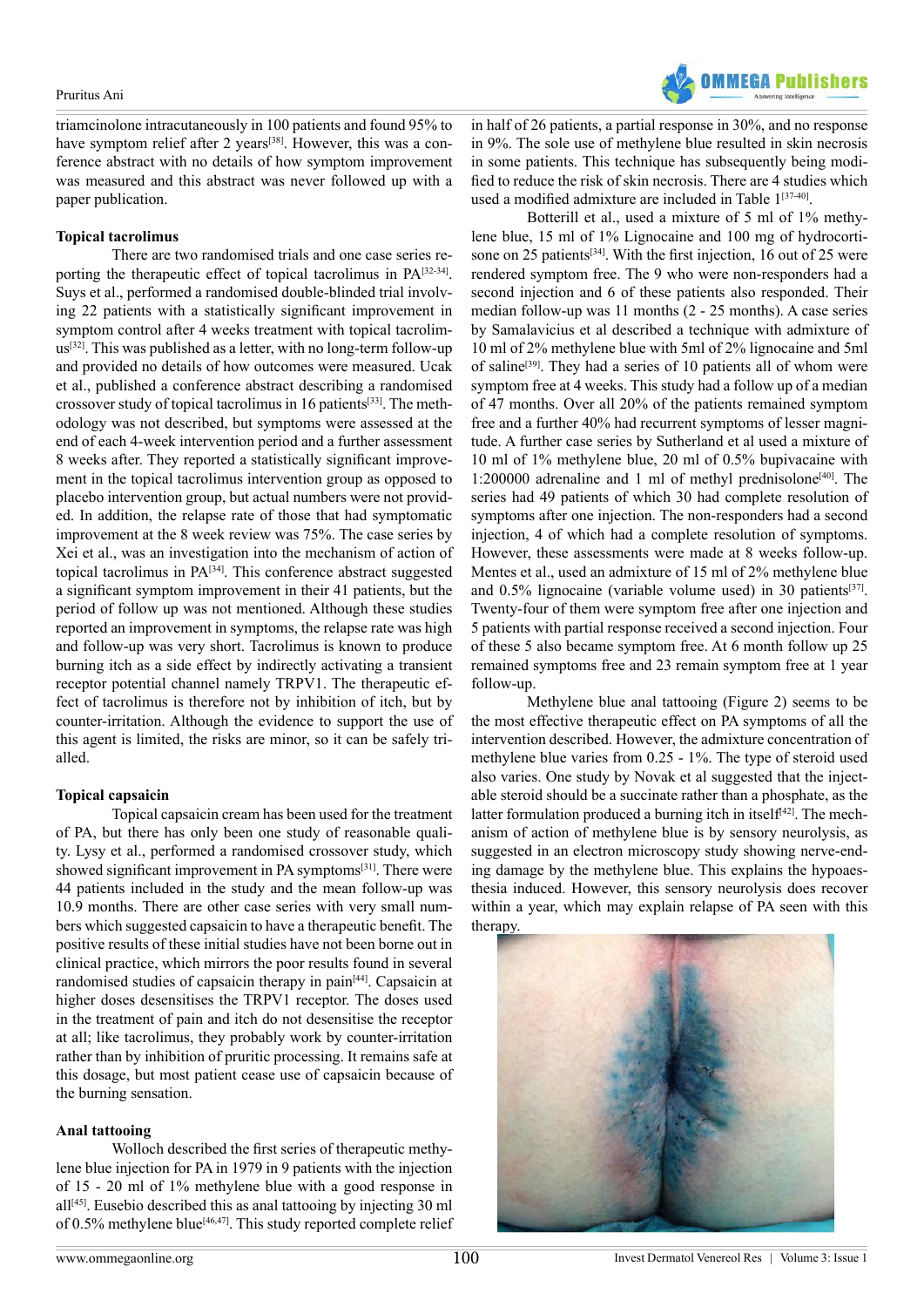

# **Conclusion**

 The aim of this paper was a review of the best evidence available on the current treatment of PA. We set up to perform a systematic review, but were unable due to the heterogeneity of evidence so we performed a review instead. The methodology used in systemic reviews has been followed as closely, without being able to collate the results from different studies. The aetiology, examination and investigations for managing PA patients has not been described in detail and can be found well described elsewhere. There remains an evidence gap in the pathophysiology and treatment of PA. More research is needed, but there are so many unknowns about the nature of PA, this will be currently difficult to perform. The understanding of pruritus and pruritic processing is in its infancy and lags our knowledge of pain. Conservative therapies help with mild to moderate symptoms. Newer therapies such as tacrolimus and capsaicin have failed to live up to initial promise, although they can be effective in a few. Anal tattooing shows the greatest promise.

# **References**

<span id="page-10-0"></span>1. Chaudhry, V., [Bastawrous,](http://www.seminarscolonrectalsurgery.com/article/S1043-1489(04)00013-2/abstract) A. Idiopathic pruritus ani. (2003) Seminars in Colon and Rectal Surgery 14(4): [196-202.](http://www.seminarscolonrectalsurgery.com/article/S1043-1489(04)00013-2/abstract)

<span id="page-10-1"></span>2. Honna, F. [Fundamental](https://www.ncbi.nlm.nih.gov/pubmed/5884300) principles in anal surgery. II. (1965) Shujutsu 19(5): [392-399](https://www.ncbi.nlm.nih.gov/pubmed/5884300).

<span id="page-10-2"></span>3. Open Science Collaboration. Estimating the [reproducibility](http://science.sciencemag.org/content/349/6251/aac4716) of psychological science. (2015) Science [349\(6251\):](http://science.sciencemag.org/content/349/6251/aac4716) aac4716.

<span id="page-10-3"></span>4. Moher, D., Liberati, A., Tetzlaff, J., et al. [Preferred](https://www.ncbi.nlm.nih.gov/pubmed/19622551) reporting items for systematic reviews and [meta-analyses:](https://www.ncbi.nlm.nih.gov/pubmed/19622551) the PRISMA statement. (2009) BMJ 151(4): [264-269.](https://www.ncbi.nlm.nih.gov/pubmed/19622551)

<span id="page-10-4"></span>5. von Elm, E., Altman, D.G., Egger, M., et al. The [Strengthening](https://www.ncbi.nlm.nih.gov/pubmed/17947786) the Reporting of Observational Studies in [Epidemiology](https://www.ncbi.nlm.nih.gov/pubmed/17947786) (STROBE) statement: guidelines for reporting [observational](https://www.ncbi.nlm.nih.gov/pubmed/17947786) studies. (2007) BMJ [335\(7624\):](https://www.ncbi.nlm.nih.gov/pubmed/17947786) 806-808.

<span id="page-10-5"></span>6. Rothman, S. Physiology of itching. (1941) [Physiological](http://physrev.physiology.org/content/21/2/357) reviews 21(2): [357-381.](http://physrev.physiology.org/content/21/2/357)

<span id="page-10-6"></span>7. Akiyama, T., Carstens, M.I., Carstens, E. Enhanced [scratching](https://www.ncbi.nlm.nih.gov/pubmed/20709455) evoked by PAR-2 agonist and 5-HT but not [histamine](https://www.ncbi.nlm.nih.gov/pubmed/20709455) in a mouse model of chronic dry skin itch. (2010) Pain 151(2): [378-383.](https://www.ncbi.nlm.nih.gov/pubmed/20709455)

8. Morita, T., [McClain,](https://www.ncbi.nlm.nih.gov/pubmed/26074006) S.P., Batia, L.M., et al. HTR7 mediates serotonergic acute and chronic itch. (2015) Neuron 87(1): [124-138.](https://www.ncbi.nlm.nih.gov/pubmed/26074006)

<span id="page-10-7"></span>9. [Schmelz,](https://www.ncbi.nlm.nih.gov/pubmed/12939442) M., Hilliges, M., Schmidt, R., et al. Active "itch fibers" in chronic pruritus. (2003) [Neurology](https://www.ncbi.nlm.nih.gov/pubmed/12939442) 61(4): 564-566.

<span id="page-10-8"></span>10. Bromage, P.R., Camporesi, E.M., Durant, P.A., et al. [Nonrespiratory](https://www.ncbi.nlm.nih.gov/pubmed/7200737) side effects of epidural [morphine.](https://www.ncbi.nlm.nih.gov/pubmed/7200737) (1982) Anesth Analg 61(6): 490-495.

<span id="page-10-9"></span>11. Daniel, G.L., Longo, W.L., [Vernava,](https://www.ncbi.nlm.nih.gov/pubmed/8026233) A.M. Jr. Pruritus ani. Causes and concerns. [\(1994\) Dis](https://www.ncbi.nlm.nih.gov/pubmed/8026233) Colon Rectum 37(7): 670-674.

<span id="page-10-13"></span>12. Smith, L.E., Henrichs, D., McCullah, R.D. [Prospective](https://www.ncbi.nlm.nih.gov/pubmed/7044727) studies on the etiology and [treatment](https://www.ncbi.nlm.nih.gov/pubmed/7044727) of pruritus ani. (1982) Dis Colon Rectum 25(4): [358-363.](https://www.ncbi.nlm.nih.gov/pubmed/7044727)

<span id="page-10-10"></span>13. [Bowyer,](https://www.ncbi.nlm.nih.gov/pmc/articles/PMC1811396/) A., McColl, I. A study of 200 patients with pruritus ani. (1970) Proc R Soc Med [63\(Suppl](https://www.ncbi.nlm.nih.gov/pmc/articles/PMC1811396/) 1): 96-98.

14. Dasan, S., Neill, S.M., [Donaldson,](https://www.ncbi.nlm.nih.gov/pubmed/10540145) D.R., et al. Treatment of persistent pruritus ani in a combined colorectal and [dermatological](https://www.ncbi.nlm.nih.gov/pubmed/10540145) clinic. (1999) Br J Surg 86(10): [1337-1340.](https://www.ncbi.nlm.nih.gov/pubmed/10540145)

15. Zuccati, G., Lotti, T., [Mastrolorenzo,](http://onlinelibrary.wiley.com/doi/10.1111/j.1529-8019.2005.00031.x/abstract) A., et al. Pruritus ani. (2005) [Dermatologic](http://onlinelibrary.wiley.com/doi/10.1111/j.1529-8019.2005.00031.x/abstract) Ther 18(4): 355-362.

<span id="page-10-11"></span>16. Pirone, E., Infantino, A., Masin, A., et al. Can [proctological](https://www.ncbi.nlm.nih.gov/pubmed/1588219) procedures resolve perianal pruritus and mycosis? (1992) Int J [Colorectal](https://www.ncbi.nlm.nih.gov/pubmed/1588219) Dis [7\(1\):18-20.](https://www.ncbi.nlm.nih.gov/pubmed/1588219)

<span id="page-10-12"></span>17. Caplan, R.M. The irritant role of feces in the genesis of [perianal](https://www.ncbi.nlm.nih.gov/pubmed/5900950) itch. (1966) [Gastroenterology](https://www.ncbi.nlm.nih.gov/pubmed/5900950) 50(1): 19-23.

18. Friend, W.G. The cause and treatment of [idiopathic](https://www.ncbi.nlm.nih.gov/pubmed/832560) pruritus ani. (1977) Dis Colon [Rectum](https://www.ncbi.nlm.nih.gov/pubmed/832560) 20(1): 40-42.

<span id="page-10-14"></span>19. Harmston, C., Jones, O.M., [Cunningham,](https://www.ncbi.nlm.nih.gov/pubmed/20345968) C., et al. The relationship between internal rectal prolapse and internal anal [sphincter](https://www.ncbi.nlm.nih.gov/pubmed/20345968) function. (2011) [Colorectal](https://www.ncbi.nlm.nih.gov/pubmed/20345968) Dis 13(7): 791-795.

<span id="page-10-17"></span>20. Dodi, G., Pirone, E., Bettin, A., et al. The [mycotic](https://www.ncbi.nlm.nih.gov/pubmed/3910158) flora in proctological [patients](https://www.ncbi.nlm.nih.gov/pubmed/3910158) with and without pruritus ani. (1985) Br J Surg 72(12): [967-969.](https://www.ncbi.nlm.nih.gov/pubmed/3910158)

<span id="page-10-15"></span>21. Siddiqi, S., Vijay, V., Ward, M. et al. [Pruritus](https://www.ncbi.nlm.nih.gov/pmc/articles/PMC2647235/) ani. (2008) Ann R Coll Surg Engl 90(6): [457-463.](https://www.ncbi.nlm.nih.gov/pmc/articles/PMC2647235/)

<span id="page-10-16"></span>22. Weichert, G.E. An approach to the treatment of [anogenital](https://www.ncbi.nlm.nih.gov/pubmed/14756897) pruritus. (2004) [Dermatol](https://www.ncbi.nlm.nih.gov/pubmed/14756897) Ther 17(1): 129-133.

<span id="page-10-18"></span>23. [Alexander-Williams,](https://www.ncbi.nlm.nih.gov/pmc/articles/PMC1549920/) J. Causes and management of anal irritation. (1983) BMJ [287\(6404\):](https://www.ncbi.nlm.nih.gov/pmc/articles/PMC1549920/) 1528.

24. Harrington, C.I., Lewis, F.M., McDonagh, A.J., et al. [Dermatologi](http://www.bmj.com/content/305/6859/955.2)cal causes of [pruritus](http://www.bmj.com/content/305/6859/955.2) ani. (1992) BMJ 305: 955.

25. Kligman, A.M., Frosch, P.J. Steroid [addiction.](http://onlinelibrary.wiley.com/doi/10.1111/j.1365-4362.1979.tb01905.x/abstract) (1979) Int J Dermatol 18(1): [23-31.](http://onlinelibrary.wiley.com/doi/10.1111/j.1365-4362.1979.tb01905.x/abstract)

<span id="page-10-20"></span>26. Abu-Asi, M.J., White, I.R., [McFadden,](https://www.ncbi.nlm.nih.gov/pubmed/27040873) J.P., et al. Patch testing is clinically important for patients with perianal [dermatoses](https://www.ncbi.nlm.nih.gov/pubmed/27040873) and pruritus ani. (2016) Contact [Dermatitis](https://www.ncbi.nlm.nih.gov/pubmed/27040873) 74(5): 298-300.

<span id="page-10-19"></span>27. Wahlgren, C.F., [Hägermark,](https://www.ncbi.nlm.nih.gov/pubmed/2110817) O., Bergström, R. The antipruritic effect of a sedative and a non-sedative [antihistamine](https://www.ncbi.nlm.nih.gov/pubmed/2110817) in atopic dermatitis. (1990) Br J [Dermatol](https://www.ncbi.nlm.nih.gov/pubmed/2110817) 122(4): 545-551.

<span id="page-10-21"></span>28. Collinson, R., Wijffels, N., [Cunningham,](https://www.ncbi.nlm.nih.gov/pubmed/19788493) C., et al. Laparoscopic ventral rectopexy for internal rectal prolapse: [short-term](https://www.ncbi.nlm.nih.gov/pubmed/19788493) functional results. (2010) [Colorectal](https://www.ncbi.nlm.nih.gov/pubmed/19788493) Dis 12(2): 97-104.

<span id="page-10-22"></span>29. Al-Ghnaniem, R., Short, K., Pullen, A., et al. 1% [hydrocortisone](https://www.ncbi.nlm.nih.gov/pubmed/17534634) ointment is an effective treatment of pruritus ani: a pilot [randomized](https://www.ncbi.nlm.nih.gov/pubmed/17534634) controlled crossover trial. (2007) Int J [Colorectal](https://www.ncbi.nlm.nih.gov/pubmed/17534634) Dis 22(12): 1463- [1467.](https://www.ncbi.nlm.nih.gov/pubmed/17534634)

30. Jensen, S.L. A randomised trial of simple excision of [non-specific](https://www.ncbi.nlm.nih.gov/pmc/articles/PMC2498621/) [hypertrophied](https://www.ncbi.nlm.nih.gov/pmc/articles/PMC2498621/) anal papillae versus expectant management in patients with chronic [pruritus](https://www.ncbi.nlm.nih.gov/pmc/articles/PMC2498621/) ani. (1988) Ann R Coll Surg Engl 70(6): 348.

<span id="page-10-27"></span>31. Lysy, J., [Sistiery-Ittah,](https://www.ncbi.nlm.nih.gov/pubmed/12912865) M., Israelit, Y., et al. Topical capsaicin—a novel and effective treatment for idiopathic [intractable](https://www.ncbi.nlm.nih.gov/pubmed/12912865) pruritus ani: a [randomised,](https://www.ncbi.nlm.nih.gov/pubmed/12912865) placebo controlled, crossover study. (2003) Gut 52(9): [1323-1326.](https://www.ncbi.nlm.nih.gov/pubmed/12912865)

<span id="page-10-24"></span>32. Suys, E. [Randomized](https://www.ncbi.nlm.nih.gov/pubmed/22243728) study of topical tacrolimus ointment as possible treatment for resistant [idiopathic](https://www.ncbi.nlm.nih.gov/pubmed/22243728) pruritus ani. (2012) J Am Acad [Dermatol](https://www.ncbi.nlm.nih.gov/pubmed/22243728) 66(2): 327-328.

<span id="page-10-25"></span>33. Ucak, H., Demir, B., Cicek, D., et al. Efficacy of topical [tacrolimus](https://www.ncbi.nlm.nih.gov/pubmed/23638997) for the treatment of [persistent](https://www.ncbi.nlm.nih.gov/pubmed/23638997) pruritus ani in patients with atopic dermatitis. (2013) J [Dermatolog](https://www.ncbi.nlm.nih.gov/pubmed/23638997) Treat 24(6): 454-457.

<span id="page-10-26"></span>34. Botterill, I.D., Sagar, P.M. [Intra-dermal](https://www.ncbi.nlm.nih.gov/pubmed/12780640) methylene blue, hydrocortisone and lignocaine for chronic, [intractable](https://www.ncbi.nlm.nih.gov/pubmed/12780640) pruritus ani. (2002) Colorectal Dis 4(2): [144-146.](https://www.ncbi.nlm.nih.gov/pubmed/12780640)

35. Gupta, P.J. A study of the [symptomatology](https://www.ncbi.nlm.nih.gov/pubmed/15869011) of hypertrophied anal [papillae](https://www.ncbi.nlm.nih.gov/pubmed/15869011) and fibrous anal polyps. (2005) Bratisl Lek Listy 106(1): 30- [33.](https://www.ncbi.nlm.nih.gov/pubmed/15869011)

36. Kang, G., Kim, B., Kim, J., et al. Prospective study on the treatment of intractable pruritus ani with Triamcinolone local injection. (2009) Dis Colon Rectum 52(4): 857-857.

<span id="page-10-28"></span>37. Mentes, B.B., Akin, M., [Leventoglu,](https://www.ncbi.nlm.nih.gov/pubmed/15057582) S., et al. Intradermal methylene blue injection for the treatment of [intractable](https://www.ncbi.nlm.nih.gov/pubmed/15057582) idiopathic pruritus ani: results of 30 cases. (2004) Tech [Coloproctol](https://www.ncbi.nlm.nih.gov/pubmed/15057582) 8(1): 11-14.

<span id="page-10-23"></span>38. [Miravalle,](http://www.gastrojournal.org/article/S0016-5085(13)61350-5/abstract) O.R., Vazquez, F.D., Bolino, C., et al. Sa2041 Response to a [Therapeutic](http://www.gastrojournal.org/article/S0016-5085(13)61350-5/abstract) Algorithm and Short Term Follow up of a Poorly Managed Symptom: Idiopathic Pruritus Ani. (2013) [Gastroenterology](http://www.gastrojournal.org/article/S0016-5085(13)61350-5/abstract) [144\(5\):](http://www.gastrojournal.org/article/S0016-5085(13)61350-5/abstract) S-367.

<span id="page-10-29"></span>39. [Samalavicius,](https://www.ncbi.nlm.nih.gov/pubmed/22669483) N.E., Poskus, T., Gupta, R.K., et al. Long-term results of single [intradermal](https://www.ncbi.nlm.nih.gov/pubmed/22669483) 1% methylene blue injection for intractable idiopathic pruritus ani: a prospective study. (2012) Tech [Coloproctol](https://www.ncbi.nlm.nih.gov/pubmed/22669483) 16(4): [295-299.](https://www.ncbi.nlm.nih.gov/pubmed/22669483)

<span id="page-10-30"></span>40. Sutherland, A.D., Faragher, [I.G., Frizelle,](https://www.ncbi.nlm.nih.gov/pubmed/18513198) F.A. Intradermal injection of [methylene](https://www.ncbi.nlm.nih.gov/pubmed/18513198) blue for the treatment of refractory pruritus ani. (2009) [Colorectal](https://www.ncbi.nlm.nih.gov/pubmed/18513198) Dis 11(3): 282-287.